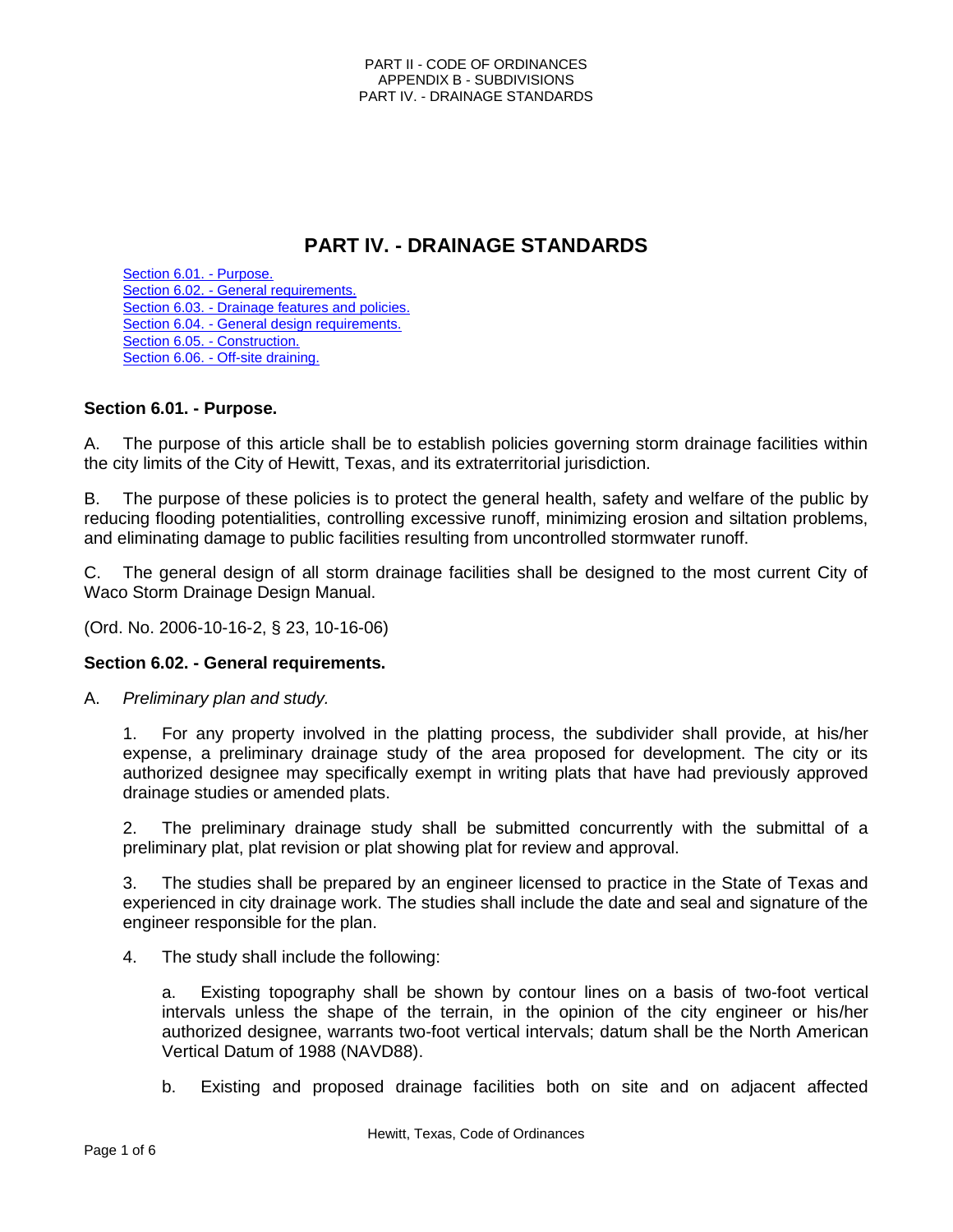properties.

c. Proposed contours plus flow arrows for each lot.

d. The scale shall not be smaller than one inch = 200 feet with contour intervals not greater than five feet unless a variation is specifically approved by the city or its authorized designee.

e. Sufficient design calculations showing preliminary sizes of drainage facilities and easement sizes and locations.

B. *Final plans.*

(1) The subdivider shall, at his/her sole expense, provide complete final plans and specifications for the drainage facilities.

a. The plans and specifications shall be prepared by a Texas licensed engineer, meeting with the qualifications outlined in section 6.02(A) (3) above.

b. The plans and specifications shall be submitted to the city for review and concurrence prior to any construction.

c. Responsibility for plan and specifications. The subdivider and his/her engineer shall be responsible for the accuracy of the information furnished in the design of the storm drainage facilities as it pertains to both the development in question and as the drainage facilities affect properties adjacent to the development. Concurrence in the design by the City of Hewitt shall not be construed to relieve any responsibility referred to herein.

## **Section 6.03. - Drainage features and policies.**

- A. The three different types of basic drainage features are as follows:
	- 1. Closed systems;
	- 2. Reinforced concrete lined open channels;
	- 3. Natural channels.
- B. Stormwater runoff shall be carried in storm sewer pipe when either of the following applies:

1. The runoff can be carried in a pipe of the equivalent capacity of 60 inches in diameter or smaller; or

2. Where it is necessary for the protection of adjacent facilities that the stormwater be carried in an enclosed facility.

Head walls shall be constructed at the outfall of all storm sewer systems. In rare cases, on a case by case basis, when approved by the City, a concrete lined channel may be used in lieu of a closed pipe.

C. Reinforced concrete lined open channels should be used when the criteria outlined in section 6.03(B) (1) above is exceeded:

1. Reinforced concrete lined channels shall conform to the following: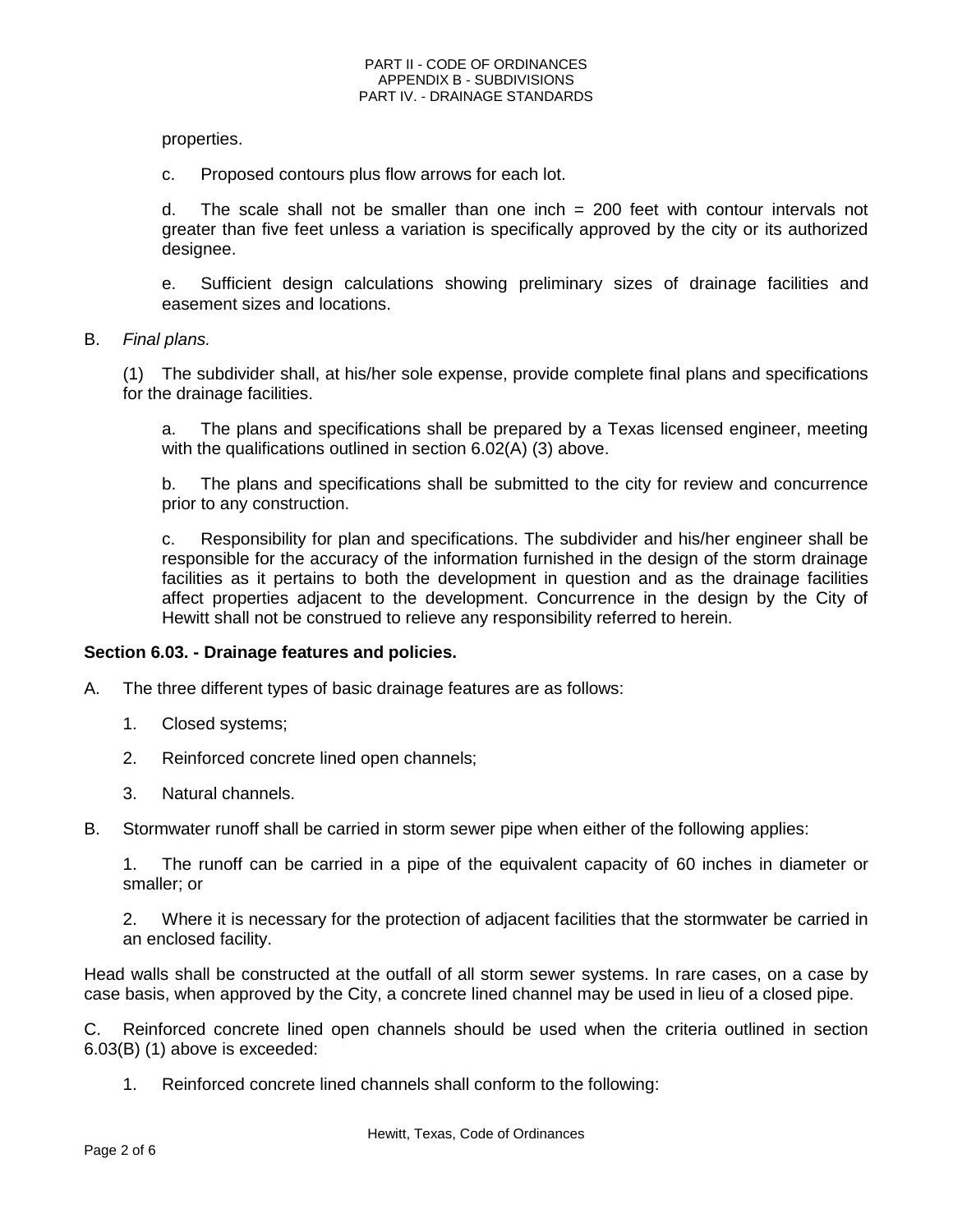a. Channels draining an area with a "CA" factor of 250 or less shall be lined with reinforced concrete in a manner which will contain the design frequency storm plus one foot of freeboard within the concrete lining.

b. Channels draining an area with a "CA" factor of more than 250 but less than 500 shall be concrete lined to contain the runoff from a five-year return frequency storm with the balance of the required design frequency storm contained within grassed slopes no steeper than four horizontal to one vertical and with a minimum of one foot freeboard.

c. Channels draining an area with a "CA" factor of more than 500 but less than 2,000 shall be constructed with a reinforced concrete pilot channel not less than 12 feet in width and having at least six-inch curbs, a four-inch depressed invert, and an appropriate edge protection as accepted by the city engineer or his/her authorized designee. The remainder of the channel shall consist of earthen side slopes with proper vegetative cover on slopes not steeper than four to one.

d. Channels draining an area having a "CA" factor of more 2,000 shall be governed by the criteria outlined in section 6.03(D) below.

2. The maximum permissible average velocities in channels shall conform to the velocities as shown in the City of Waco Drainage Manual adopted by the City of Hewitt unless otherwise approved in writing by the city or its authorized designee.

D. Natural channels may be preserved when the criteria in section 6.03(C) (1) (d) are met or when the developer desires to preserve natural channels within his/her addition for purposes of aesthetics and/or open space. The following criteria shall apply when natural channels are to be preserved:

1. An application for preservation of a natural channel shall be submitted to and approved by the city prior to approval of the preliminary plat. This application shall contain the following information furnished by the developer:

a. Topographic, hydrologic and hydraulic information sufficient to properly evaluate the proposal and showing that:

(i) before any site work has begun, all land having an elevation below the 25-year return frequency flood elevation is contained within an easement dedicated to the public for the purpose of providing drainage;

(ii) The channel easement has a minimum hydraulic capacity to accommodate a 25-year return frequency storm based on a fully developed watershed;

(iii) that all minor channel improvements, such as reshaping, realignment, etc., are protected with sodding, back sloping, cribbing, or other bank protection that is designed and constructed to control erosion from the 25-year return frequency flood. An analysis shall also be made to determine the effects of the 100-year flood as required by section 6.04(D) (1).

b. When the natural channel to be preserved is one which has had a floodplain information report prepared on it by FEMA the 100-year return frequency storm shall be as shown in that particular report unless otherwise directed by the city or its authorized designee. All requirements contained in the flood hazard chapter [chapter 38] of the City of Hewitt Code of Ordinances shall be applicable in addition to the requirements outlined above.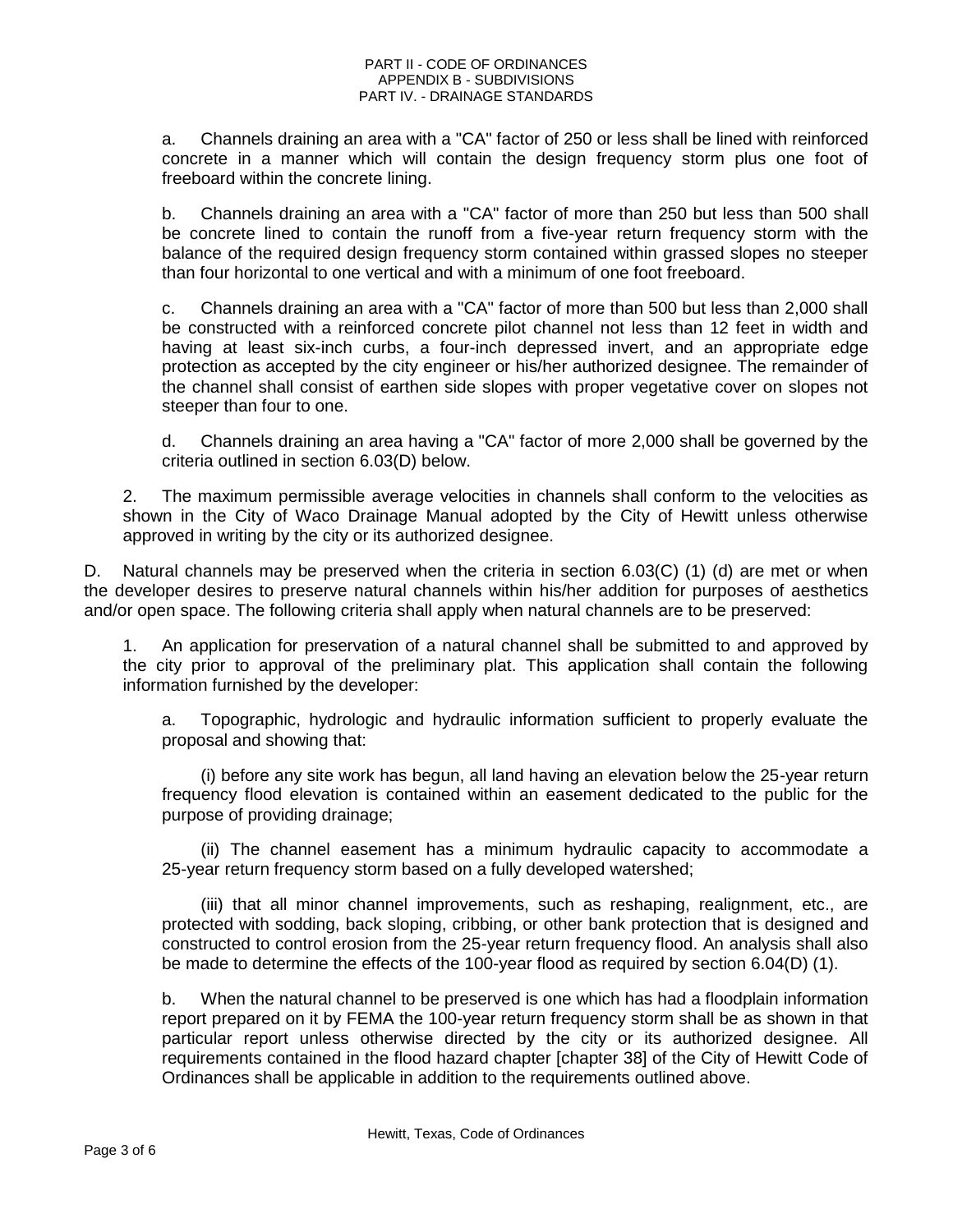#### PART II - CODE OF ORDINANCES APPENDIX B - SUBDIVISIONS PART IV. - DRAINAGE STANDARDS

E. Storm sewer pipe and box culverts shall terminate with 4:1 end slope treatment as detailed in the. TXDOT Standard Construction Details.

(Ord. No. 2006-10-16-2, § 24, 10-16-06)

# **Section 6.04. - General design requirements.**

A. *[Purpose; scope.]* The purpose of this section is to establish standard criteria, principles, procedures and practices for design of storm drainage facilities.

The design factors, formulas, graphs and procedures presented or referred to herein are intended for use as engineering guides in the design of drainage facilities and in the solution of drainage problems involving the quantity, method or collection, transportation and disposal of stormwater.

2. Methods of design other than those indicated or referred to herein may be considered in complex and difficult cases where experience clearly indicates they are preferable; however, these deviations shall not be attempted until approval has been obtained from the city or its authorized designee.

3. The methods outlined or referred to herein include accepted principles of surface drainage engineering and should be a working supplement to basic design information obtainable from textbooks and publications on drainage.

- B. *Drainage area.*
	- 1. Area of the watershed shall be determined using the information required by section 6.02(A).

2. Outline of drainage areas must follow natural drainage features in nonurbanized areas. Consideration shall be given to manmade features in urbanized areas.

C. *Runoff coefficients.*

1. Storm drainage shall be designed for ultimate development of the watershed and, therefore, runoff coefficients used shall consider these fully developed conditions. Master plans, zoning maps and land use plans shall be used to determine the ultimate development.

## D. *Design storm frequency.*

1. In connection with the design of facilities such as low point inlets, culverts, bridges, channels and creeks, the discharge for a 100-year return frequency storm and the resulting possible damages therefrom shall be evaluated to determine if said damages are sufficient to warrant the enlargement of the planned facility. In any areas where stormwater runoff concentrates at low points of grade or where discharge in excess of the design discharge flows across private property, the following information shall be shown:

- a. The 100-year design discharge;
- b. The depth of inundation of this discharge;
- c. An evaluation of the possible damages resulting from the above information;
- d. At inlets in sump conditions, relief swales shall be provided to carry runoff in excess of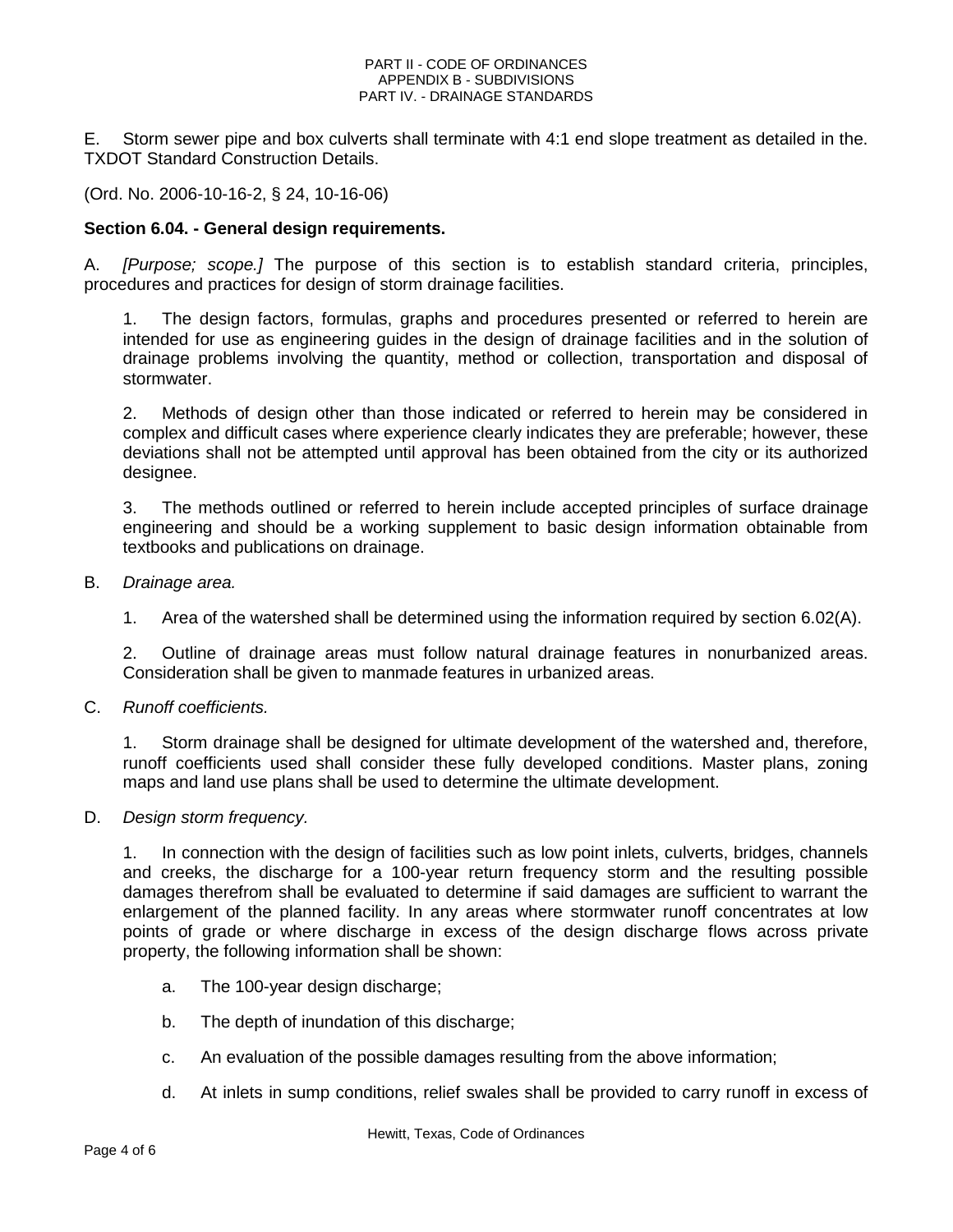#### PART II - CODE OF ORDINANCES APPENDIX B - SUBDIVISIONS PART IV. - DRAINAGE STANDARDS

the design conditions. A reinforced concrete pilot channel shall be provided for swales that will have velocities of five feet per second or greater.

2. The city or its authorized designee, due to particular drainage characteristics of a subdivision, may require minimum finish floor elevations on certain lots contained within said subdivision to be shown upon the plat. These elevations should incorporate the most current floodplain management criteria or other criteria as necessary to avoid damages as specified in section 6.04(D) (1) of these rules. The elevations shall be shown on the plat prior to filing with the plat records of McLennan County, Texas. The following note shall be added to any plat upon which the city or its authorized designee requires the establishment of minimum finish floor elevations:

"The City of Hewitt reserves the right to require minimum finish floor elevations on any lot contained within this addition. The minimum elevations shown are based on the most current information available at the time the plat is filed may be subject to change. Additional lots, other than those shown, may also be subject to minimum finish floor criteria."

(Ord. No. 2006-10-16-2, § 25, 10-16-06)

## **Section 6.05. - Construction.**

All construction shall be in accordance with the specifications included in the various sections of these standards.

## **Section 6.06. - Off-site draining.**

A. The subdivider or developer of property to be developed shall be responsible for all storm drainage flowing on his/her property. This responsibility includes the drainage directed to that property by prior development as well as drainage naturally flowing through the property by reason of topography.

B. Adequate consideration shall be given by the subdivider in the development of property to determine how the discharge leaving the proposed development will affect downstream property.

C. When any proposed development requires the need for off-site grading or includes areas of two acres or more where stormwater runoff has been collected or concentrated, whether it be by permanent drainage systems or streets, it shall not be permitted to drain onto adjacent property except in existing creeks, channels, storm sewers or streets unless the following is provided:

- 1. Notarized letter of permission from the affected property subdivider; or
- 2. Proper drainage easements are obtained.

D. The subdivider shall pay for the cost of all drainage improvements required for the development of his/her subdivision, including any necessary off-site channels or storm sewers and acquisition of the required easements, in which only [subsection] 2. above shall apply.

1. In areas where the proposed off-site improvements are to be made within existing city rights-of-way, an estimate of these off-site costs shall be prepared and submitted along with the plans. Subject to approval, cost for such off-site improvements shall be prorated to the extent that the subdivider pays for a percentage of the off-site cost based on the increase of the discharge originating within the limits of his/her addition.